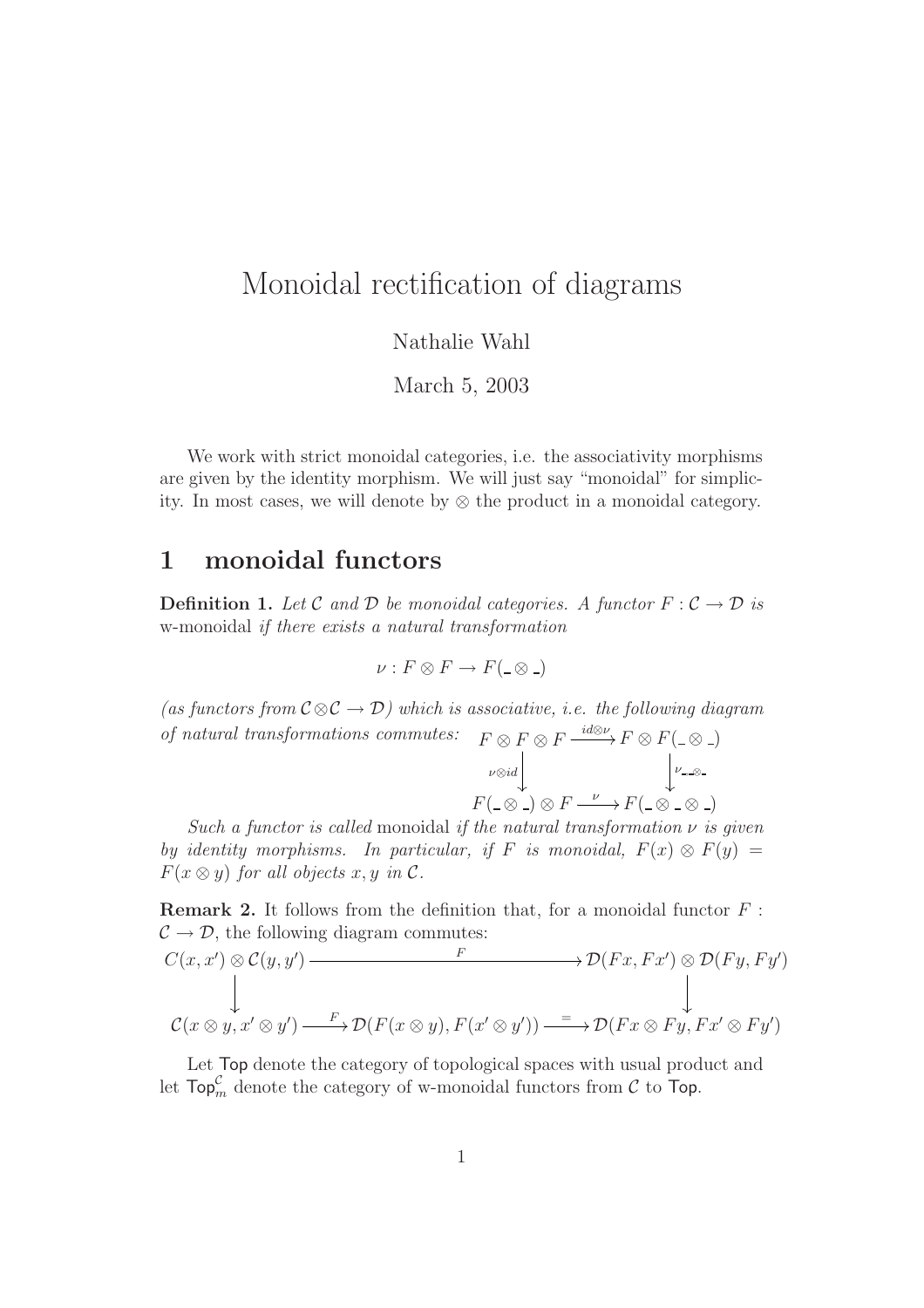## 2 Rectification of diagrams

In this section, we follow ideas of Dwyer and Kan.

Let  $D$  be a discrete category and let  $D$  be a category enriched over Top with the same objects as  $\mathcal D$  and such that there is a functor (path components functor)

$$
p:\tilde{\mathcal{D}}\to\mathcal{D},
$$

which is the identity on objects and induces a homotopy equivalence

$$
\tilde{\mathcal{D}}(x,y) \simeq \mathcal{D}(x,y)
$$

for each pair of objects x, y. So  $\tilde{\mathcal{D}}$  has a contractible space of morphisms over each morphism in  $\mathcal D$  and  $p$  is the projection.

The functor  $p$  induces a functor

$$
\mathsf{Top}^{\mathcal{D}} \xrightarrow{p^*} \mathsf{Top}^{\tilde{\mathcal{D}}},
$$

from D-diagrams to  $\tilde{\mathcal{D}}$ -diagrams. There is also a functor in the other direction:

$$
\mathsf{Top}^{\mathcal{D}} \stackrel{p_*}{\longleftarrow} \mathsf{Top}^{\tilde{\mathcal{D}}},
$$

where  $p_*F$  is defined on an object x of  $\mathcal D$  as the realization of a simplicial space whose space of  $n$ -simplices is

$$
(p_*F)(x)_n = \coprod_{y_0,\ldots,y_n \in Ob\tilde{\mathcal{D}}} F(y_0) \times \tilde{\mathcal{D}}(y_0,y_1) \times \ldots \times \tilde{\mathcal{D}}(y_{n-1},y_n) \times \mathcal{D}(p(y_n),x).
$$

Two functors F and G are said to be *equivalent*, denoted  $F \simeq G$ , if there is a zig-zag of natural transformations  $F \leftarrow F_1 \longrightarrow \ldots \leftarrow F_k \longrightarrow G$  which induces homotopy equivalences on objects.

In "Infinite loop space structure(s) on the stable mapping class groups", we prove the following:

Proposition 3. There is an equivalence of functors

$$
p^*p_*F \simeq F
$$

for any F in  $\text{Top}^{\tilde{\mathcal{D}}},$  which is natural in F.

As  $\mathcal D$  and  $\tilde{\mathcal D}$  have the same objects, the equivalence given above means in particular that  $p_*F(x) \simeq F(x)$  for any object x. The functor  $p_*F$  is the rectification of F.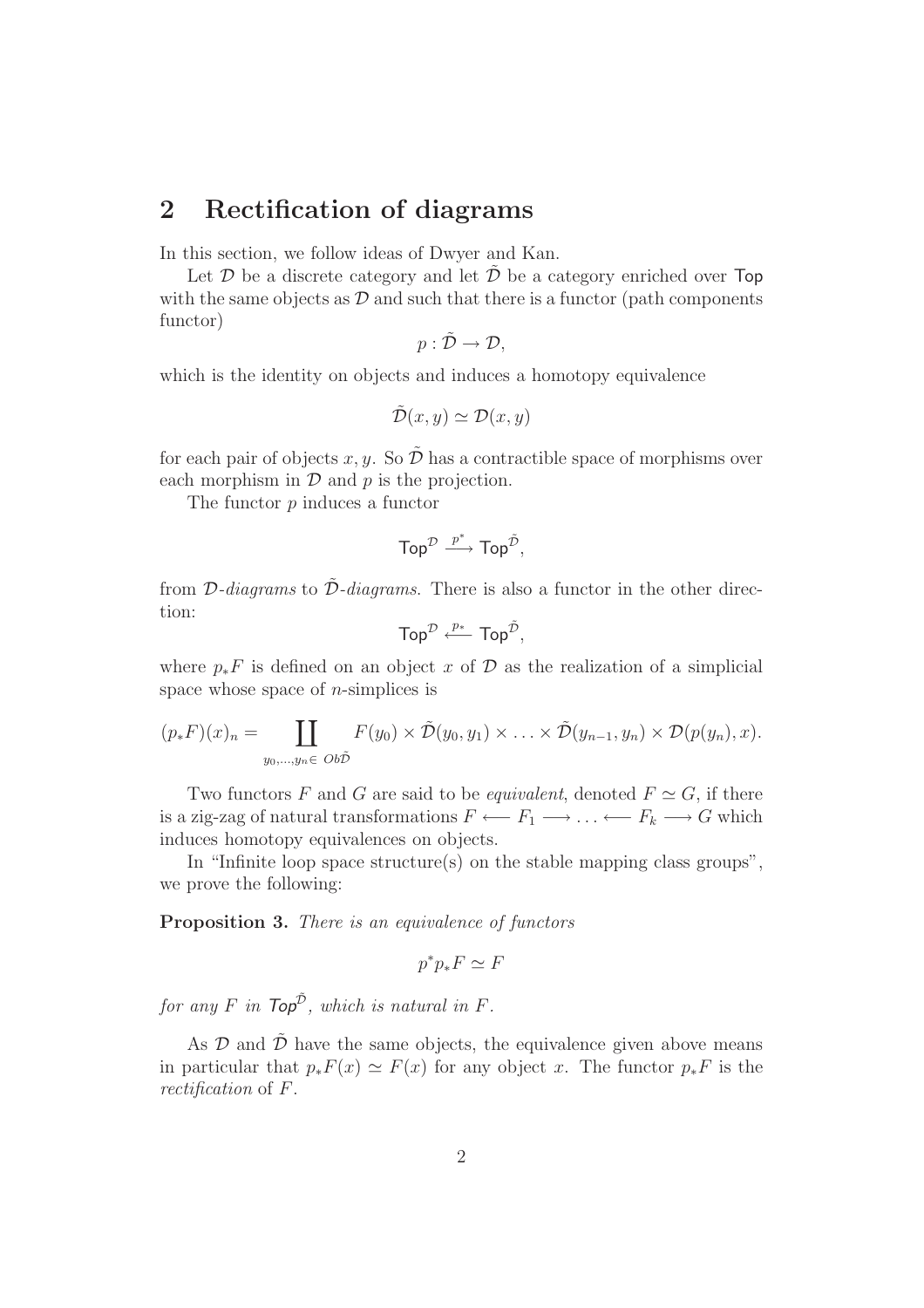## 3 Monoidal rectifications

Suppose now that D and  $\tilde{\mathcal{D}}$  are moreover monoidal, and that  $p: \mathcal{D} \to \tilde{\mathcal{D}}$  is a monoidal functor. We want to show that the functors  $p^*$  and  $p_*$  defined above are also functors between the categories of w-monoidal functors:

**Proposition 4.** The functors  $p^*$  and  $p_*$  restrict to functors

$$
p^*:\mathcal{T}\!\mathit{op}_m^\mathcal{D}\longleftrightarrow\mathcal{T}\!\mathit{op}_m^\mathcal{\tilde{D}}:p_*
$$

Moreover, the equivalence of proposition 3 is monoidal, i.e. if  $F : \mathcal{D} \to \mathcal{T}_{OP}$ is a w-monoidal functor, and H denotes the chain of natural transformations giving the equivalence  $p^*p_*F \simeq F$ , then for each x, y objects of  $\mathcal D$ , the follow-

$$
\begin{aligned}\n\text{ing diagram commutes:} \quad & p^* p_* F(x) \times p^* p_* F(y) \xrightarrow{p^* p_* \nu_{x,y}} p^* p_* F(x \otimes y) \\
& H_{x} \times H_y \downarrow \qquad \qquad \downarrow \\
& F(x) \times F(y) \xrightarrow{\nu_{x,y}} F(x \otimes y)\n\end{aligned}
$$

*Proof.* If  $(F, \nu)$  is a w-monoidal functor from  $\mathcal D$  to Top, then  $\nu$  induces a natural transformation  $p^*\nu : p^*F(x) \times p^*F(y) \longrightarrow p^*F(x \otimes y)$  as  $p^*F(x) \times p^*F(y)$  $p^*F(y) = F(px) \times F(py)$  and  $p^*F(x \otimes y) = F(px \otimes py)$ . Clearly,  $p^*\nu$  has the same properies as  $\nu$ . So  $p^*F$  is also a w-monoidal functor.

Now let  $(F, \nu)$  is a w-monoidal functor from  $\tilde{\mathcal{D}}$  to Top. We will construct maps

$$
p_*\nu_{x,y}: p_*F(x)\times p_*F(y)\longrightarrow p_*F(x\otimes y)
$$

inducing a natural transformation which satisfies the associativity condition of definition 1.

 $\coprod_{(y_0,y'_0),...,(y_n,y'_n)\in Ob(\tilde{D}\times\tilde{D})} F(y_0)\times F(y'_0)\times \tilde{D}(y_0,y_1)\times \tilde{D}(y'_0,y'_1)\times \ldots$ Note first that  $(p_*F(x) \times p_*F(y))_n$  can be rewritten as  $\ldots \times \tilde{\mathcal{D}}(y_{n-1}, y_n) \times \tilde{\mathcal{D}}(y'_{n-1}, y'_n) \times \mathcal{D}(p(y_n), x) \times \mathcal{D}(p(y'_n), y)$ This space maps to

 $\coprod_{(y_0,y'_0),...,(y_n,y'_n)\in Ob(\tilde{\mathcal{D}}\times\tilde{\mathcal{D}})}F(y_0\otimes y'_0)\times \tilde{\mathcal{D}}(y_0\otimes y'_0,y_1\otimes y'_1)\times \ldots$ 

 $\dots \times \tilde{\mathcal{D}}(y_{n-1} \otimes y'_{n-1}, y_n \otimes y'_n) \times \mathcal{D}(p(y_n) \otimes p(y'_n), x \otimes y)$ 

using  $\nu$  and the monoidal structure of  $\mathcal D$  and  $\tilde{\mathcal D}$ . Finally, this maps to  $\coprod_{z_0,\ldots,z_n\in Ob\tilde{\mathcal D}} F(z_0)\times \tilde{\mathcal D}(z_0,z_1)\times\ldots\times \tilde{\mathcal D}(z_{n-1},z_n)\times \mathcal D(p(z_n),x\otimes y)$  which is using  $\nu$  and the monoidal structure of  $\mathcal D$  and  $\tilde{\mathcal D}$ . Finally, this maps to  $(p_*F(x\otimes y))_n$ .

The above defines a simplicial map (using the fact that  $\nu$  is a natural transformation for  $d_0$  and using remark 2 for  $d_n$ ). It is a natural transformation (using the monoidal structure of  $\mathcal{D}$ ). The associativity follows from the associativity of F and p, and of the monoidal structure of  $D$  and  $D$ .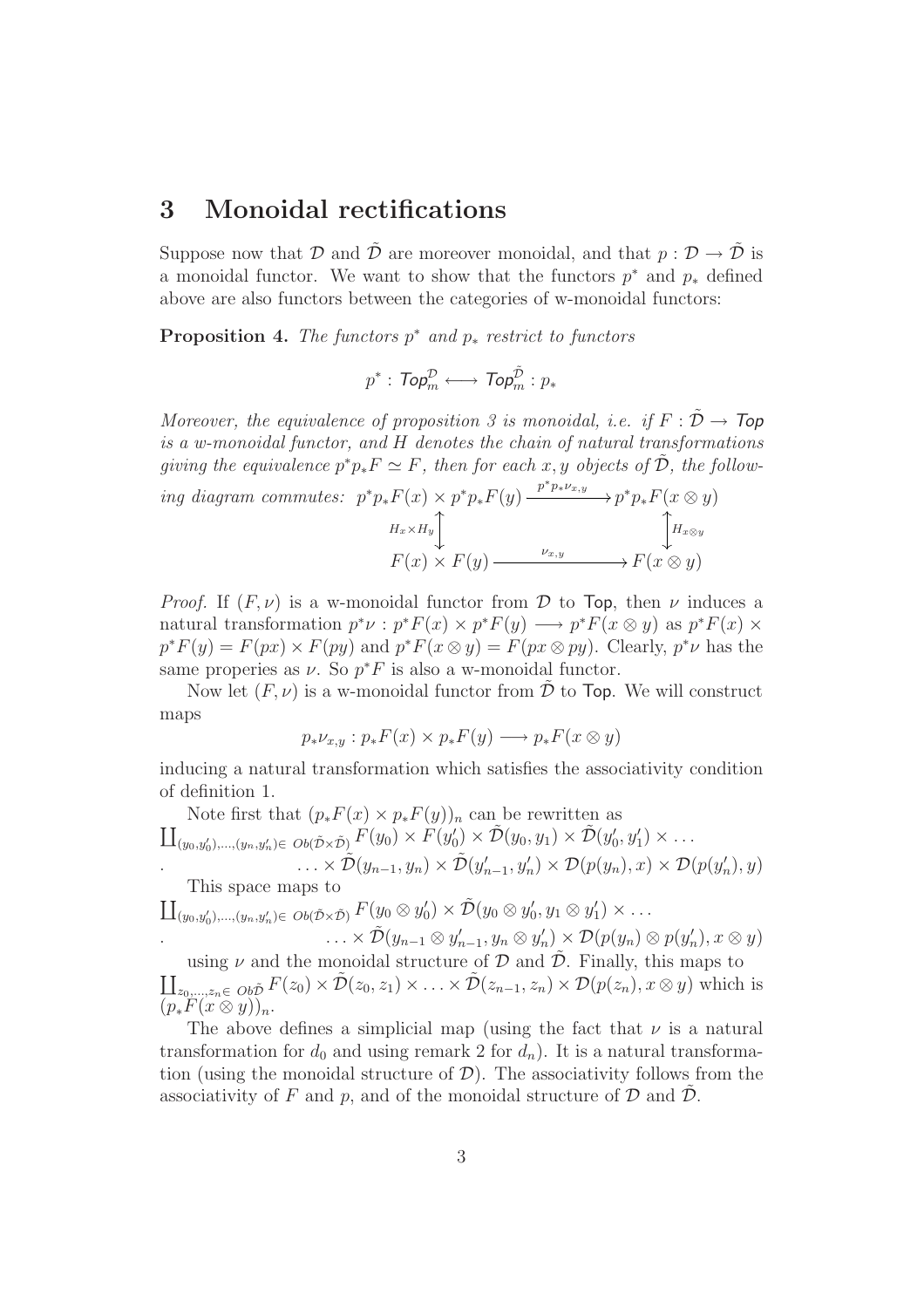Finally, to show that the diagram in the proposition commutes, one uses the fact that  $\nu$  is a natural transformation as the equivalence H is obtained by evaluating morphisms of  $\mathcal{D}$ .  $\Box$ 

Example 5. Any  $A_{\infty}$ -algebra is equivalent, as an  $A_{\infty}$ -algebra, to a strict monoid.

*Proof.* Consider the category  $\mathcal D$  having objects the positive integers  $\mathbb N_0$ , and morphism sets  $\mathcal{D}(n,m) = \{n_1,\ldots,n_m \in \mathbb{N}_0 | \Sigma n_i = n\}.$  One can think of the morphisms as the "partial multiplications". For example, the morphisms from 4 to 2 are  $(x_1x_2)(x_3x_4)$ ,  $(x_1x_2x_3)x_4$  and  $x_1(x_2x_3x_4)$ . Note that there is only one morphism from  $n$  to 1. This category corresponds to the PROP of the associative non-Σ operad  $(Mor(A^n, A^m) = \coprod Mor(A^{n_1}, A) \times ... \times$  $Mor(A^{n_m}, A)).$ 

Consider also the category  $\mathcal D$  where these morphisms are replaces by appropriate products of Stasheff polytopes, i.e.

$$
\tilde{\mathcal{D}}(n,m) = \coprod_{\{n_1,\dots,n_m \in \mathbb{N}_0 \mid \Sigma n_i = n\}} K(n_1) \times \dots \times K(n_m),
$$

where  $K(1)$ ,  $K(2)$  are points,  $K(3)$  is an interval,  $K(4)$  is a pentagon, and so on. The composition is induced by inclusions of products of polytopes as faces of higher dimensional ones.

Now an  $A_{\infty}$ -algebra structure on a space X is the same as a monoidal functor  $F : \mathcal{D} \to \mathsf{Top}$  with  $F(1) = X$ . In particular, F and its rectification  $p_*F$  are w-monoidal functors. We will now show that for any w-monoidal M functor from  $D$  to Top,  $M(1)$  is a strict monoid.

Let  $M : \mathcal{D} \to \mathsf{Top}$  be a w-monoidal functor, with natural transformation  $\nu_{a,b}: M(a) \times M(b) \to M(a+b)$ . Define the multiplication m on  $M(1)$  by

$$
M(1) \times M(1) \xrightarrow{\nu_{1,1}} M(2)
$$
  
\n
$$
\xrightarrow{\cdots} M(\mu)
$$
  
\n
$$
\downarrow M(\mu)
$$
  
\n
$$
M(1)
$$

where  $\mu$  is the unique morphism in  $\mathcal D$  from 2 to 1.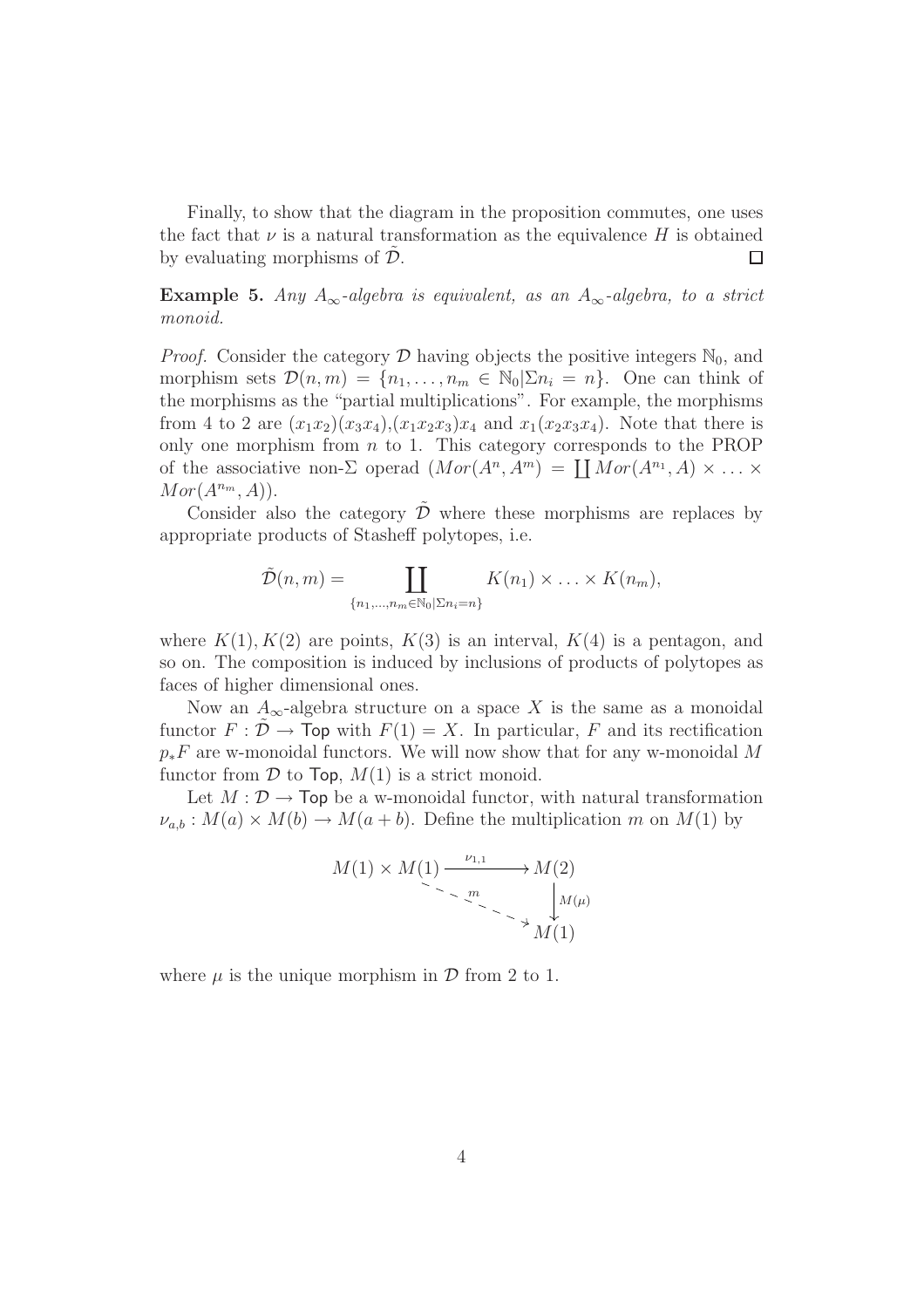Consider the following diagram:



The top square commutes because  $M$  is w-monoidal, and the two bottom squares commute because  $\nu$  is a natural transformation. In  $\mathcal{D}$ , we have  $\mu \circ (\mu \otimes id) = \mu \circ (id \otimes \mu)$ . Hence the dotted square commute and the multiplication is associative.

Note that one can prove similarly that if  $N$  is a w-monoidal functor from D to Top, then  $N(1)$  is an  $A_{\infty}$ -space.

As  $p_*F$  is a w-monoidal functor from  $\mathcal D$  to Top,  $p_*F(1)$  is a monoid. Now  $p_*F(1) = p^*p_*F(1) \simeq F(1)$ . We want to show that it is an equivalence of  $A_{\infty}$ -algebras. Considering  $p_{*}F(1)$  as an  $A_{\infty}$ -algebra comes to considering its lift to  $\mathcal D$  by  $p^*$ . The result follows from the commutation of the following diagram:

$$
K(n) \times F(1)^n \xrightarrow{\nu} K(n) \times F(n) \longrightarrow F(1)
$$
  
\n
$$
\updownarrow \simeq \qquad \qquad \downarrow \simeq \qquad \qquad \downarrow \simeq
$$
  
\n
$$
K(n) \times p^* p_* F(1)^n \xrightarrow{\quad p^* p_* \nu} K(n) \times p^* p_* F(n) \longrightarrow p^* p_* F(1)
$$

The left square commutes by proposition 4 and the right one because the equivalence is given by natural transformations. □

Remark 6. The above can be done with any non-sigma operad, i.e. an algebra over a "larger" version of the operad can always be strictified.

Similarly, for a non-sigma operad  $P$ , one can strictify other sorts of " $P$ algebra up to homotopy" (for example, one can consider algebras such that the associativity diagrams commute only up to high homotopy). This can be done by constructing the appropriate "larger" version of the PROP category associated to P.